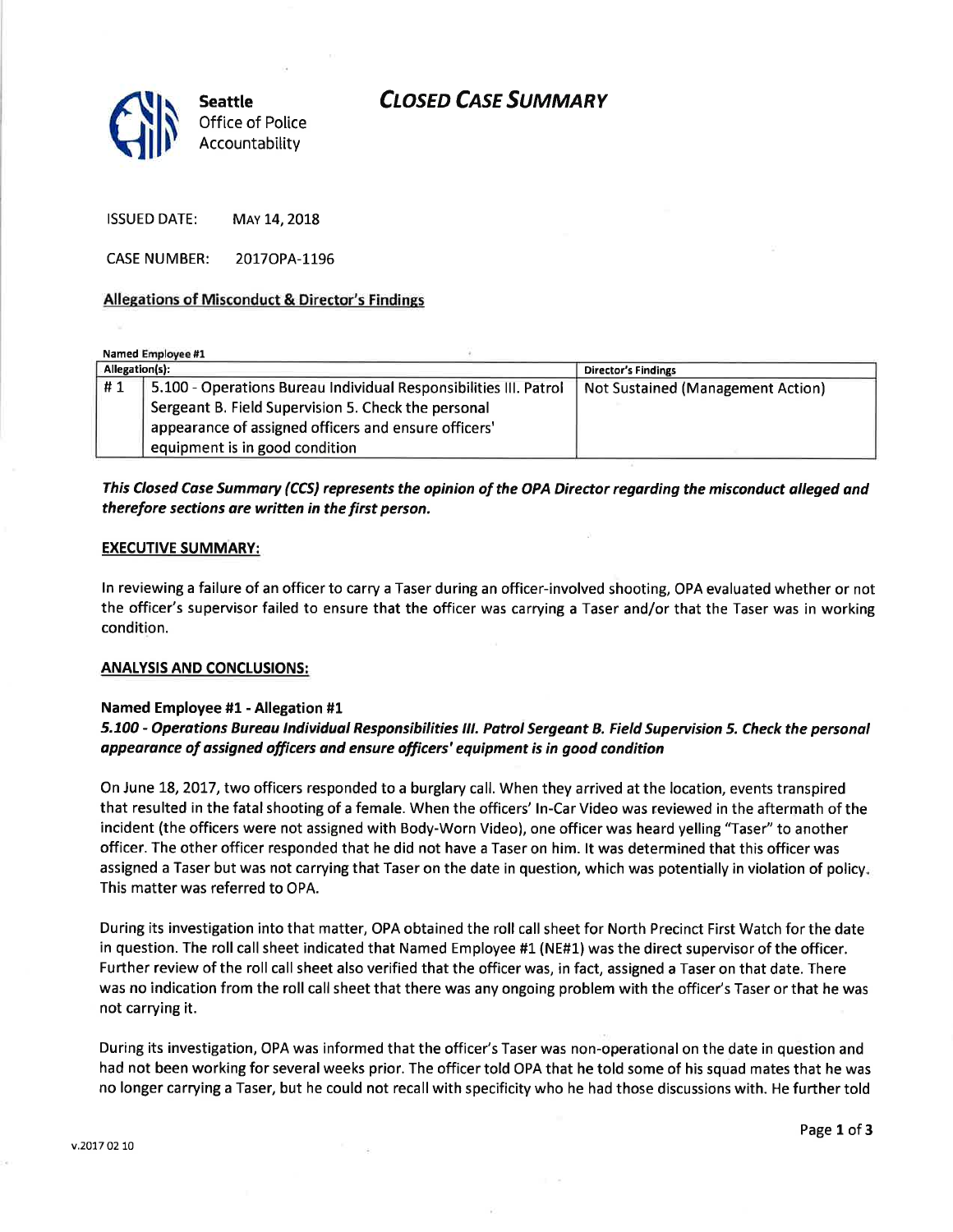

# **CLOSE CASE SUMMARY**

OPA CASE NUMBER: 2017OPA-1196

OPA that he did not tell either a supervisor or the Taser coordinator about his defective Taser and his decision to no longer carry it.

OPA found the officer's failure to carry a Taser to have been outside of policy. The officer's chain of command agreed and the Chief of Police sustained the finding and imposed discipline.

Based on OPA's review, it was abundantly clear that no supervisor, including NE#1 and the First Watch Lieutenant, knew that the officer's Taser was not operational and that he was not carrying it. The question that arose for OPA was how it was possible that none of the officer's supervisors were aware of this fact.

SPD Policy 5.100(lll) sets forth the general responsibilities of patrol sergeants. Among those responsibilities is the duty of a patrol sergeant to: "Check the personal appearance of assigned officers and ensure officers' equipment is in good condition." (SPD Policy 5.100(III)(B)(5).) The policy does not state how often such checks are required; however, from reading the other responsibilities set forth under "Field Supervision," it appears that such checks are part of the patrol sergeant's daily duties.

After reviewing the roll call sheet, OPA determined that NE#1 was not working at the beginning of his shift on the date in question. He took the first two hours of his shift off and came to work after roll call was finished. As such, he did not perform any inspection of his squad prior to them going out into the field. However, even though he was not present at roll call on June L8, NE#L did work roll calls during the prior weeks that the officer failed to carry his Taser.

At his OPA interview, NE#1 told OPA that he had been a supervisor (as an Acting Sergeant) for approximately two and a half years. Over that two and a half years, NE#L was involved in daily roll calls, a majority of which he led. NE#1 described that, during these roll calls, supervisors: "take the ICV mic numbers that each officer's issued and then we go over attendance, who was there, and then we go over any pressing matters that  $-$  from the days before and then we end roll call."

NE#1 told OPA that he had only been part of two line inspections. Moreover, both of those inspections were conducted by a lieutenant, not a sergeant. He stated that one of the inspections occurred during roll call and the other occurred after roll call had been completed. NE#1 explained that he had never seen a sergeant conduct a line inspection, been taught how to do so, or been instructed to do so. NE#1told OPA that he visually inspects officers during roll call to ensure that they are properly in uniform and that "their personal appearance is good, professional." He stated, however, that he does not inspect the officers' gear.

NE#1 was asked about the provision of SPD Policy 5.100 that required him to "ensure officers' equipment is in good condition." NE#1 stated that he interpreted this language as simply visually examining them to make sure that they, and their equipment, appears "professional."

NE#1 was asked whether and how he would verify that an officer's equipment and, particularly, less-lethal devices were working appropriately. He responded that he did not do so and that, in his opinion, it was the officer's responsibility to ensure this,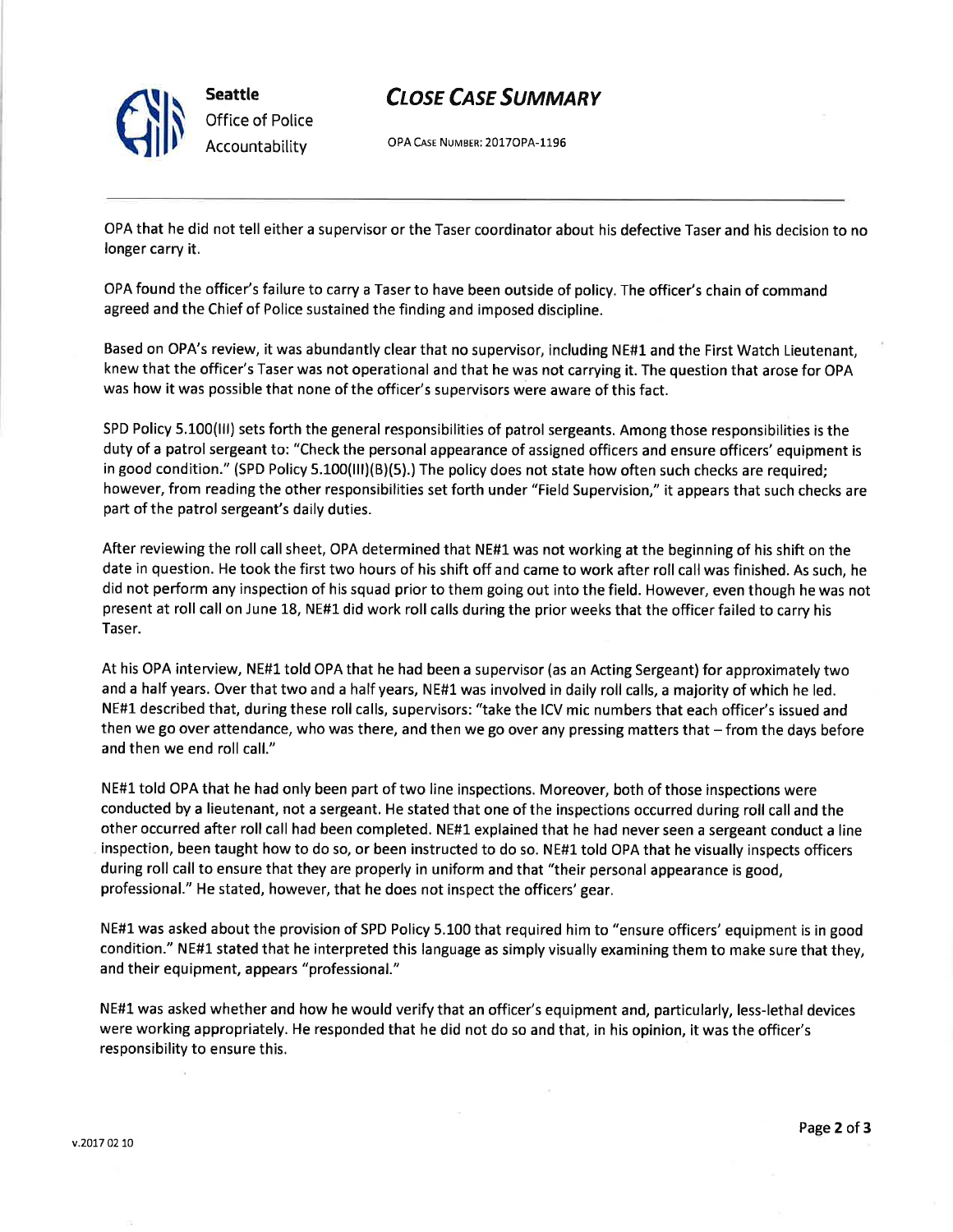

Clh **Seattle** Office of Police Accountability

OPA CASE NUMBER: 2017OPA-1196

NE#1was showed the roll call sheet and agreed that it indicated that, on the date in question, the officer at issue was a Taser officer. NE#1 recognized that this meant that the officer was required to have his Taser on his person. NE#1 told OPA that while he verifies that officers are present at work when they are supposed to be, he does not "go through and nitpick what [equipment] they have." NE#L again asserted that he did not do so because that officer was ultimately individually responsible for having the appropriate functioning equipment prior to the beginning of a shift. At the conclusion of his OPA interview, NE#1 Guild representative asked him whether he was ever taught in sergeants' school how to conduct a formal line inspection at roll call. NE#1 said that he was not taught that.

I have no doubt that NE#L was, as he said, neithertaught nor instructed to conduct a line inspection at rollcalls. However, SPD policy explicitly instructs that patrol sergeants, including NE#L, "ensure officers'equipment is in good condition." Had NE#l done so in this case, he would have determined that his subordinate, who was assigned <sup>a</sup> Taser and was, thus, mandated to carry it with him, did not have a Taser on the date in question. He would have further learned that this was the case because the officer's Taser was non-operational. I further have no doubt that NE#1 is not the only sergeant Department-wide who does not conduct inspections at role call and who is not verifying that supervisees' gear is in good working order. As such, this appears to be a Department failing, rather than individual misconduct on the part of NE#1. From all reports, NE#1 is a very competent and hardworking supervisor. Based on this, I believe that had such inspections been a clear expectation of the Department, he would have performed them.

The issue remains that there is a policy in place that it appears no SPD supervisors are consistently complying with. lf it is the Department's expectation that supervisors will conduct such inspections and that during these inspections deficiencies in equipment, such as faulty Tasers or the failure to carry Tasers, will be identified, this should be communicated to those supervisors and they should be trained to do so. lf it is not, then SPD should change the policy to make it clear what responsibilities patrol sergeants are truly tasked with and required to perform.

Management Action Recommendation: The Department should clarify whether one of the daily or regular responsibilities of a patrol sergeant is to ensure that their officers' equipment is in good working condition. The Department should also provide additional guidance as to what this means and what is expected from patrol sergeants in this regard. For example, the Department should specifically define whether patrol sergeants are responsible for verifying that officers are carrying the appropriate less-lethal devices and for determining whether those less-lethal devices are operational. lf patrol sergeants are, as the policy suggests, supposed to perform such consistent inspections, this should be communicated during the annual sergeants' training. lf this is not the Department's intention and if the Department does not want this to be an ongoing responsibility of patrol sergeants, then it should modify the policy to make this abundantly clear. a

Recommended Finding: Not Sustained (Management Action)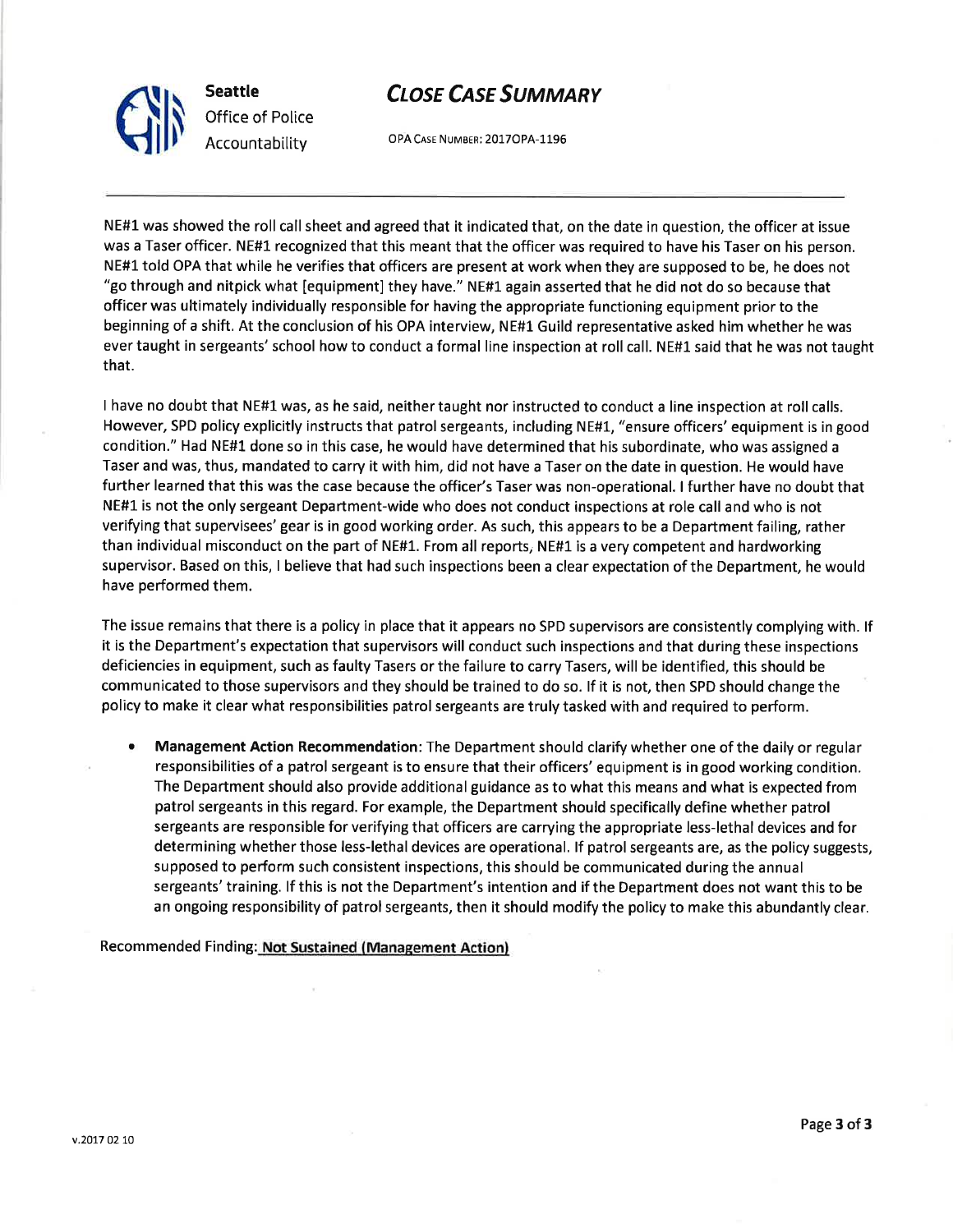

Iuly 2,2018

Chief Carmen Best Seattle Police Department PO Box 34986 Seattle, WA98124-4986

## RE: MANAGEMENT ACTION RECOMMENDATIONS - SECOND QUARTER <sup>2018</sup>

Dear Chief Best:

I write to inform you of the Management Action Recommendations (MAR) that have been recently issued by OPA. The MARs contained herein are for the following cases: 2017OPA-05 <sup>1</sup>1 , 2017OPA-0980, 20170PA-1008, 20170PA-1091, 20l70PA-1 132,2017OpA-1 196, 2017oPA-1301, 20170pA-1289, 2018OPA-0553, and 2018OPA-0101.

## Case Number

o 2017OPA-0511

#### Summary

. The Named Employee allegedly violated SPD policy when he posted a message on his personal Facebook account that concerned an open investigation, included confidential criminal information, and identified a minor.

## Analysis

- Policy 1.110 Public Information addresses the release of information to the media and specifically prohibits the release of much of what was contained in the Named Employee's Facebook post.
- o Although the Named Employee had Facebook friends that he knew were active members of the media and who had access to his page, it is unclear whether his posting of sensitive and confidential material constituted a "release" to the media as contemplated by the policy.

### Recommendation

Modify policy 1.110 - Public Information - POL-1 General Policy (2) to define "release" as it pertains to SPD employees disseminating information to the media via social media. The definition should clarify that a "release" includes posting law enforcement information on social media.

## Case Number

- o 2017OPA-1301
- . 20l8OPA-0101

#### Summary

In both cases, the Named Employee allegedly failed to properly activate/log-in to both his In-Car Video (lCV) and Body Worn Video (BWV) systems when responding to incidents.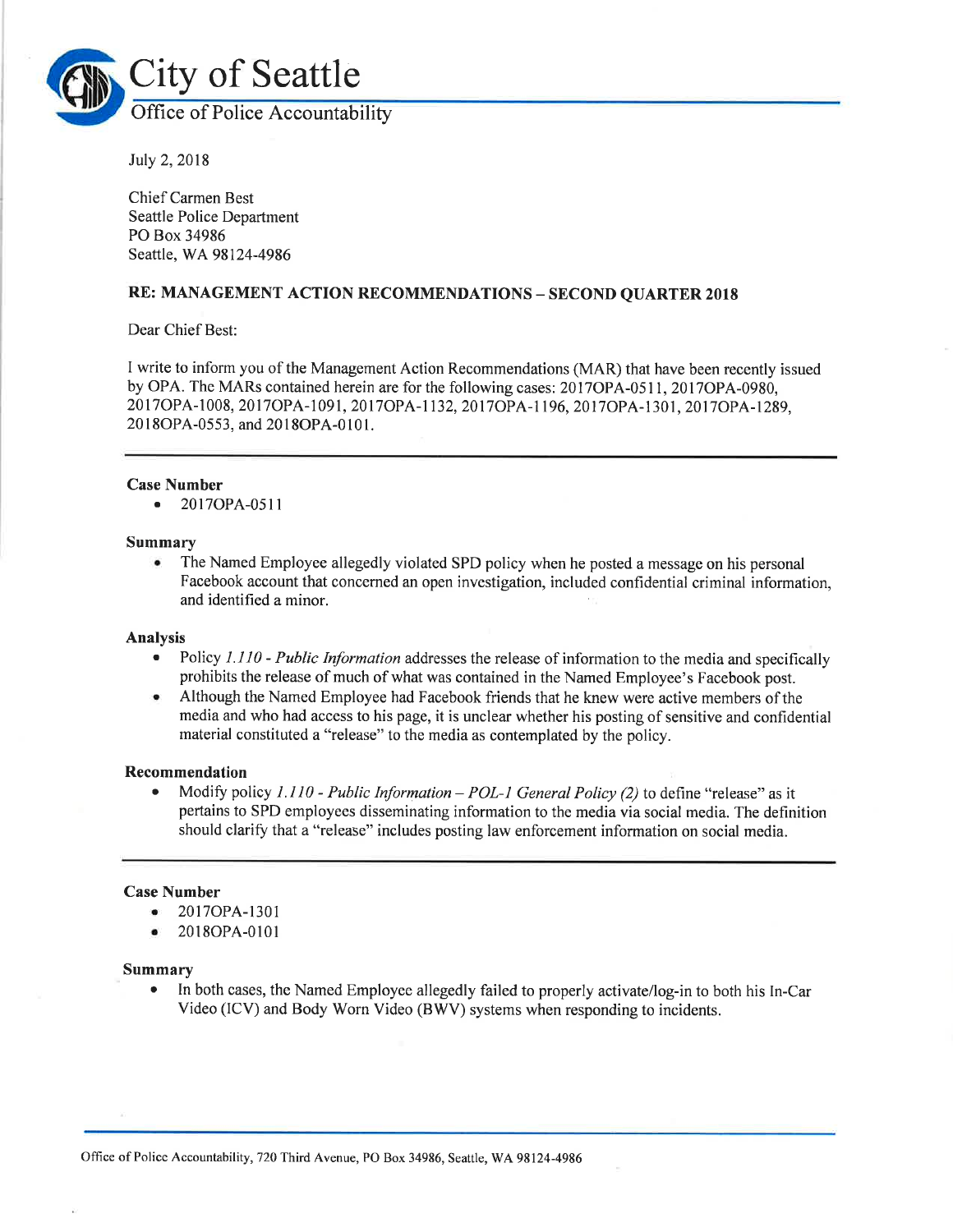#### Analysis

- o The Named Employee felt he met the requirements of the BWV policy because he interpreted it as requiring an officer to record on ICV or BWV, but not necessarily on both.
- OPA interprets the policy as requiring that, when equipped with both ICV and BWV, both systems must be activated for each call response. The Named Employee's understanding of this policy is inconsistent with the reasoning behind equipping officers with BWV in addition to ICV, which is to have a second mechanism to more fully record law enforcement activity, not to have discretion to choose which camera to utilize.

## Recommended Action

Modify 16.090 - In-Car and Body-Worn Video 5. Employees Recording Police Activity to clarify that if officers are equipped with both ICV and BWV, they shall record on both systems. The new policy subsection could read: "Officers equipped with both ICV and BWV shall utilize both systems simultaneously when recording is required under  $16.090\text{-}POL-1(5)(b)$ . The failure to activate one or both systems constitutes a violation of policy and must be documented and reported consistent with  $16.090 - POL-1(4)$  and  $16.090 - POL-1(7)$ ."

## Case Number

- 2017OPA-1132
- 2018OPA-0053

#### Summary

- In the first case, prior to searching a residence for a suspect, the Named Employees failed to provide the subject with--and have her execute--a Consent to Search form. They also did not provide Ferrier warnings.
- In the second case, the Named Employees may have violated the Complainant's constitutional right to be secure against an unlawful search and seizure when they arrested him while he was still within the threshold of his residence.

## Analysis

. Officers receive little training in search and seizure law and consent to search after the post-Basic Law Enforcement Academy phase of their employment. The failure to understand how to obtain consent and what constitutes consent can result in violations of the constitutional rights of individuals and the sanctity of their homes. OPA believes the officers' errors in these cases constitute ignorance of the law and mistakes rather than misconduct.

#### Recommended Action

Provide Department-wide training on search and seizure law and policy 6.180 - Searches-General. The training should specifically discuss the requirement that subjects be completely outside of the thresholds of their residences before arrests can be properly effectuated.

#### Case Number

o 20I7OPA-1091

#### Summary

. The Named Employees conducted a Terry stop, but failed to document it using a Terry Template, as is required by SPD policy.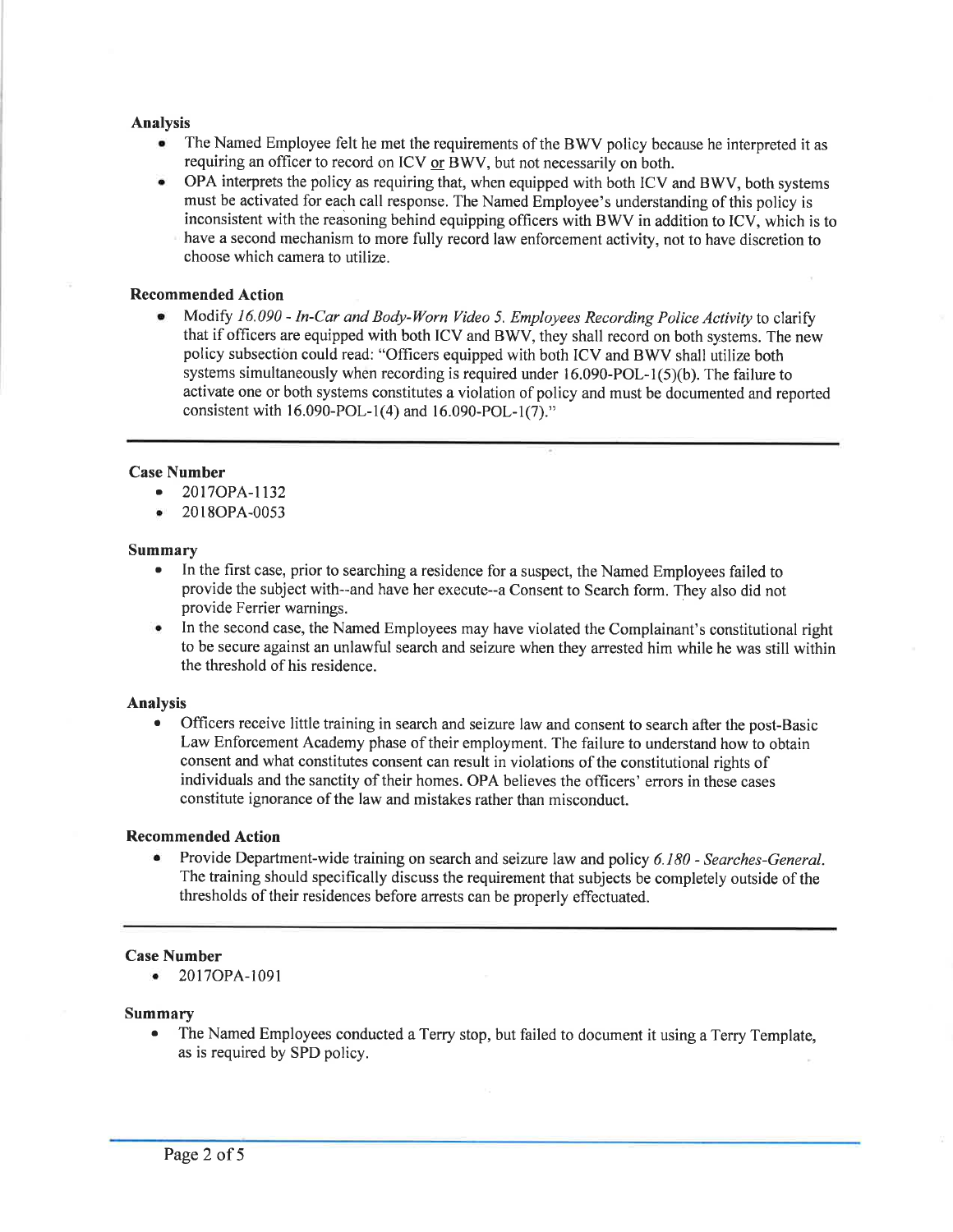#### Analysis

- o The Named Employees said a Terry Template was unnecessary because they had probable cause to arrest based on open warrants.
- o Law, policy, and the Consent Decree state that officers must document each time they stop and detain someone, regardless of whether they believe they have probable cause to make an arrest.

## Recommended Action

Modify policy 6.220 - Voluntary Contacts, Terry Stops & Detentions 10. Officers Must Document All Terry Stops to state that when officers perform a Terry stop, a Terry template is always required  $(SMC 14.11.060(C))$ , regardless of whether the officers had probable cause to arrest at the time of the Terry stop.

#### Case Number

o 2017OPA-1196

#### Summary

. In reviewing a failure of an officer to carry a Taser during an incident, OPA evaluated whether the officer's supervisor failed to ensure the officer was carrying a Taser and/or that the Taser was in working condition.

#### Analysis

SPD policy 5.100(III) sets forth the general responsibilities of patrol sergeants, including: "Check the personal appearance of assigned officers and ensure officers' equipment is in good condition." OPA's investigation of this case found that such inspections are rarely carried out, and sergeants are not held accountable for not doing so.

#### Recommended Action

- Modify policy 5.100 Operations Bureau Individual Responsibilities III. Patrol Sergeant B. Field Supervision to clarify the frequency with which a patrol sergeant shall perform inspections to ensure that their officers are carrying the appropriate equipment and determine that the equipment is functioning properly.
- Train patrol sergeants on their responsibility to perform inspections, including how to conduct an inspection and the frequency with which to conduct them.

#### Case Number

- . 2077OPA-1008
- o 2017OPA-0980

#### Summary

- The Named Employees failed to properly enter a firearm into evidence as required by Department policy and the unit manual.
- Another Named Employee failed to properly supervise the previously mentioned Named Employee.

#### Analysis

SPD policy 7.010-POL-1 requires that employees secure collected evidence and place it into the Evidence Unit or an authorized evidence storage area before they end their shift. During their OPA

ÿ,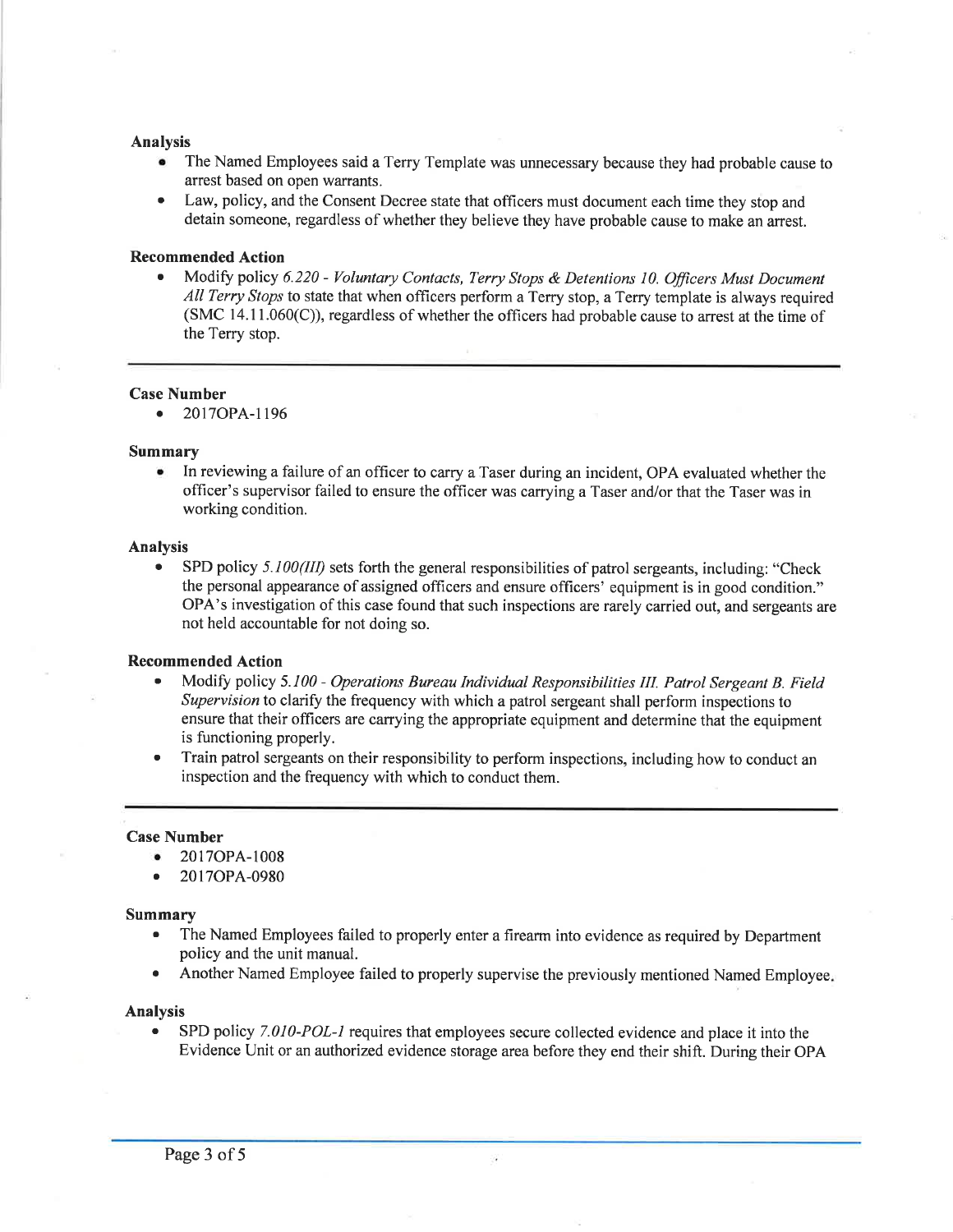interview, one of the Named Employees contended that SPD policy did not define what an "authorized evidence storage area" was.

- Policy 5.001-POL-2 requires that SPD employees adhere to laws, City policy and Department Policy. Although it instructs officers to comply with the SPD Manual, published directives/special orders, and Department training, it does not state that non-compliance with a unit manual, such as the FIT Manual, constitutes a violation of SPD Policy. a
- The FIT Manual lacks clarity regarding the requirements for FIT Sergeants to actively monitor the investigations conducted by Detectives and to ensure that evidence is timely placed into evidence. a
- FIT previously did not take custody of rifles or shotguns; rather, such weapons were processed by CSI. OPA suggested that FIT institute this same process for handguns, as it may result in more consistent treatment of and processing standards for all firearms. FIT has since made this change. a

## Recommended Action

- $\bullet$  Modify policy 7.010 Submitting Evidence to define what an authorized evidence storage location is and clarify that personal offices are not such authorized locations.
- Modify the FIT Manual to:
	- o Clarify that officers will, as soon as feasible, take case evidence to the Evidence Unit.
	- o Indicate what, if any, other authorized evidence storage locations exist in the FIT unit, noting that evidence should never be stored in personal offices.
	- o Provide more detail on expectations for evidence handling.
	- o More clearly define the expectations for the FIT Sergeant (such as memorializing the requirement that the FIT Sergeant check-in with Detectives to determine the location and status of evidence and firearms)
- Train FIT Detectives and supervisors in evidence handling.
- . Modify policy 5.001 Standards and Duties 2. Employees Must Adhere to Laws, City Policy and Department Policy to include unit manuals as one of the types of regulations to which officers are responsible for adhering.
- Reevaluate the current FIT practice of taking possession and maintaining custody of handguns. (OPA recognizes that this has been implemented since initial conversations about this case occurred, but is noting it here nonetheless.)

# Case Number

o 2017OPA-1289

## Summary

. The Named Employee failed to conduct a preliminary inquiry into a bias allegation and to generate a Bias Review.

## Analysis

- SPD policy 5.140-POL-7 requires that Department supervisors conduct preliminary inquiries into biased policing. The Named Employee told OPA he did not know how to do a Bias Review and was not familiar with the Bias policy, even though he had served as an acting sergeant for about 20 to 25 days per year over several years. He further told OPA that he was not familiar with the policies concerning the investigation and reporting of force, as well as the policy conceming the reporting of misconduct. Lastly, the Named Employee told OPA that he had not attended SPD's First Line Supervisor Training nor any other type of supervisor training during his over 25 years with the Department.
- . The Named Employee was placed in a position where he was expected to supervise his fellow employees without any training on how to do so, per policy  $4.020$ , which states that "Captains will